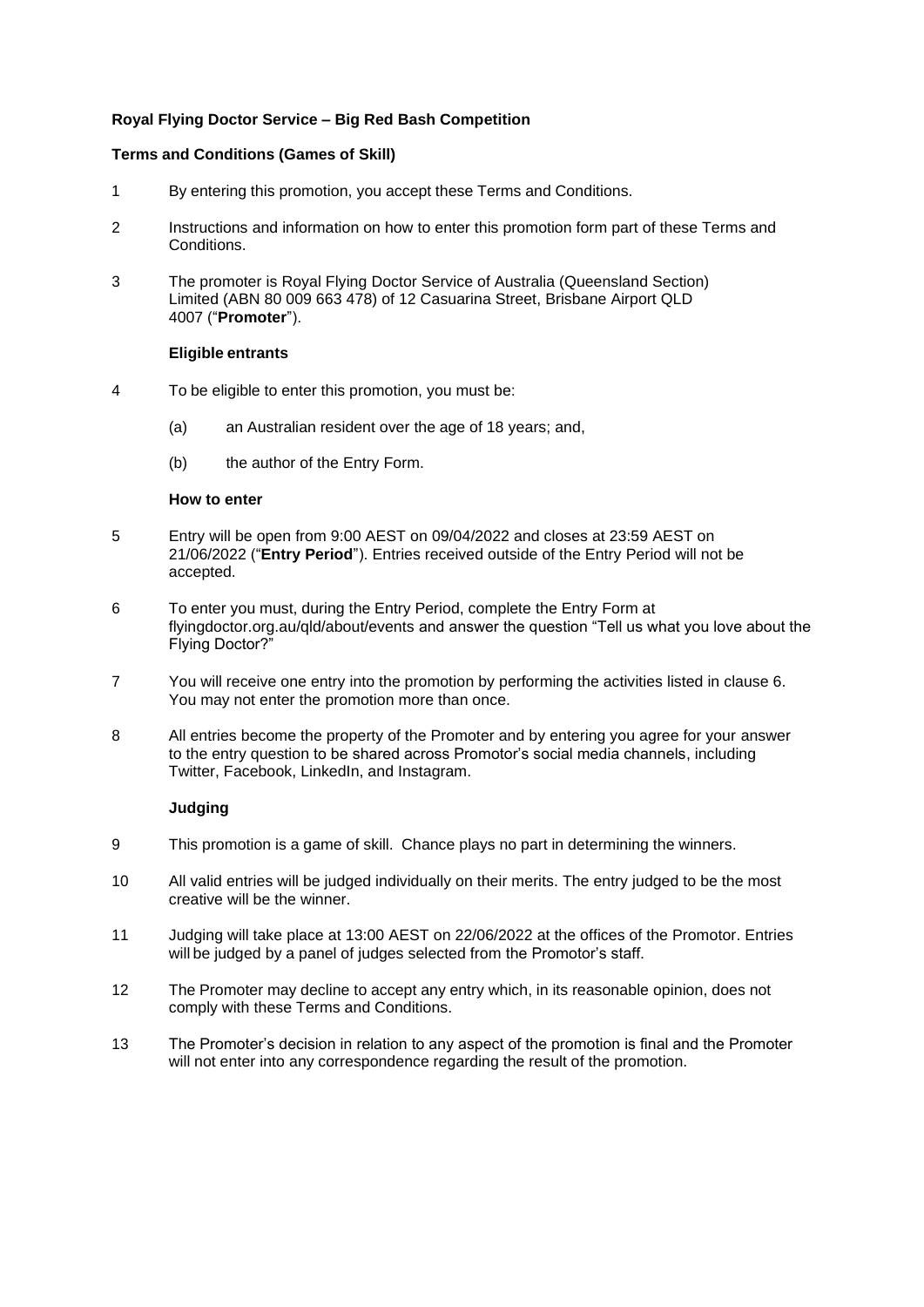## **Prize and notification of winners**

- 14 The winner will receive:
	- (a) Glamping accommodation package (twin share) valued at \$2,000;
	- (b) Two tickets to Big Red Bash valued at \$400;
	- (c) RFDS flight experience for two people valued at \$2,000; and,<br>(d) Two return economy flights to Birdsville from the winner's nea
	- Two return economy flights to Birdsville from the winner's nearest capital city valued at \$2,000.
- 15 Prizes are not transferable and cannot be taken as cash.
- 16 The winner will be contacted by email on or by 24/06/2022.
- 17 To claim the prize, the winner must reply back to the email. The prize must be claimed by 26/06/2022.
- 18 If the Promoter is unable to contact the winner by 27/06/2022, that winner will forfeit the prize and the prize may be awarded to the next best entry (as determined by the judges). The new winner will be contacted by email on or by 28/06/2022.
- 19 The prize will be delivered to the winner by email or in person (which ever the winner prefers) within 5 days after the prize being claimed.
- 20 If any prize becomes unavailable for any reason, the Promoter may substitute a prize of equal or greater value.
- 21 The Promoter accepts no responsibility for any tax implications that may arise for any prize.

## **Intellectual property**

22 You confirm and promise that your entry is original and does not infringe the intellectual property rights of any third party. You agree that the Promoter has an unrestricted, irrevocable, transferable, right and licence to use and modify your entry including for promotional purposes without the payment of any further fee or compensation or further reference to you, and that the Promoter can authorise other people to do any of these things. If requested by the Promoter, you agree to sign any further documentation required by the Promoter to give effect to this arrangement. To the extent permitted by law, you unconditionally and irrevocably consent to the Promoter modifying your entry as described in this clause, agree that the Promoter is not required to attribute you as author of the entry, and consent to any other act or omission that would otherwise infringe any moral rights in your entry.

# **Withdrawal from promotion**

23 You may withdraw from the promotion at any time before notification of the winners by notifying the Promoter by email to corporateaffairs@rfdsqld.com.au. If you withdraw from the promotion, the Promoter will remove your entry and will not use your details or entry for media or promotional purposes. If you withdraw from the promotion, you will no longer be eligible to win a prize.

#### **Miscellaneous**

- 24 Entries which, in the opinion of the Promoter, are incomplete, incorrect or incomprehensible, contain defamatory or offensive content or infringe intellectual property rights are not eligible to win and may be removed from the promotion and the relevant entrant will be disqualified.
- 25 The Promoter may, in its absolute discretion, disqualify you if, in the opinion of the Promoter, you breach these Terms and Conditions, engage in dishonest or unethical conduct in relation to the promotion, manipulate, tamper or interfere with the conduct of the promotion, do not comply with the entry process, or conspire with others to gain an unfair advantage. The Promoter may investigate the matter if it suspects you of having engaged in such breach or conduct.